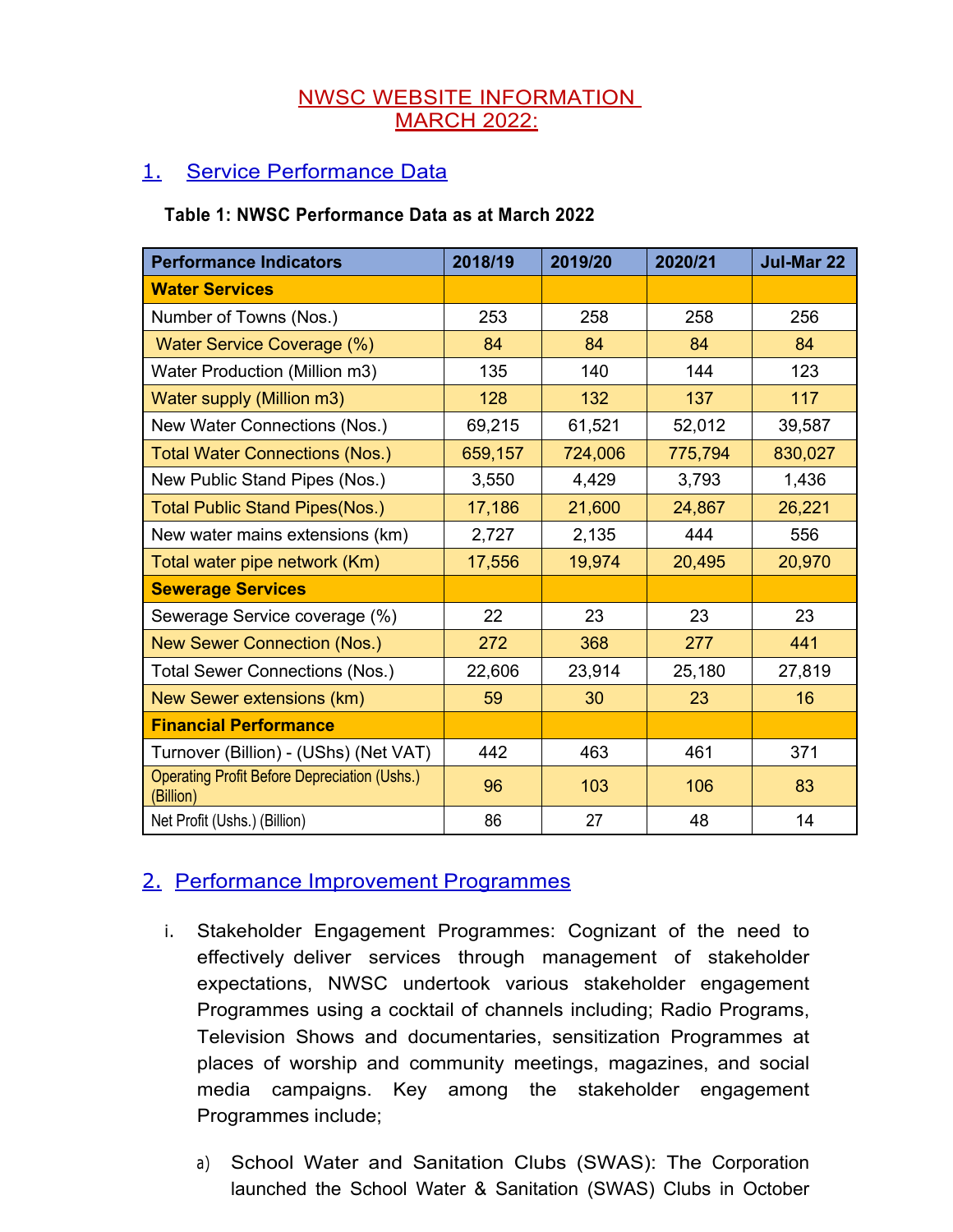2014. This was after NWSC realized that School children are a critical segment of our society and need to be involved in water, sanitation and environmental issues at an early age, to ensure sustainability of our business. They are the future leaders and decision makers for the Country. SWAS started off with over 50 schools in the FY 2014/15 and currently has over 293 schools participating.

The main activities of the Clubs include; tree planting, debating, essay and poem competitions relating to water, sanitation and environmental issues and Public exhibitions. These activities are financed by the Corporation through the Annual Budgets.

- b) Water Community Sensitization Clubs (WACOSE): The Programme entails community engagements in mobilization and sharing of information in regard to water and sewerage services within Kampala with the major objective of; enhancing public awareness on NWSC services and improvingfeedback that will enhance service delivery.
- ii. Commercial Performance Improvement Programmes:
	- a) Revenue Recovery Acceleration Program (RRACE): The Programme entails engagement of selected Areas with an aim of recovering revenue and retaining sustainable growth by addressing the key factors hindering revenue growth. The key objectives of the Programme include; increasing water sales, billing and collections, attaining a break-even status, and reduction of NRW and arrears.
	- b) LIMB (Leaks, Intermittent Supply, Metering and Bursts): The Programme is implemented in Kampala Water with the aim of reducing NRW and increasing billing. It aims at timely response to leaks and bursts, increase production capacity to avert intermittent water supply, and replacement of defective meters.
	- c) Sewer Connect Door to Door (SCODD): The key objectives of the program include; ensure all connected customers are being billed correctly, check for illegal connections and market the service to the population. This will enable the Corporation increase the number of sewer connections.
	- d) House to House Customer Verification: This program involves verification on all properties and connections in order to establish and confirm status of connection, water supply and consumption anomalies such as illegal connections, leakages, wrong tariffs defective meters among others.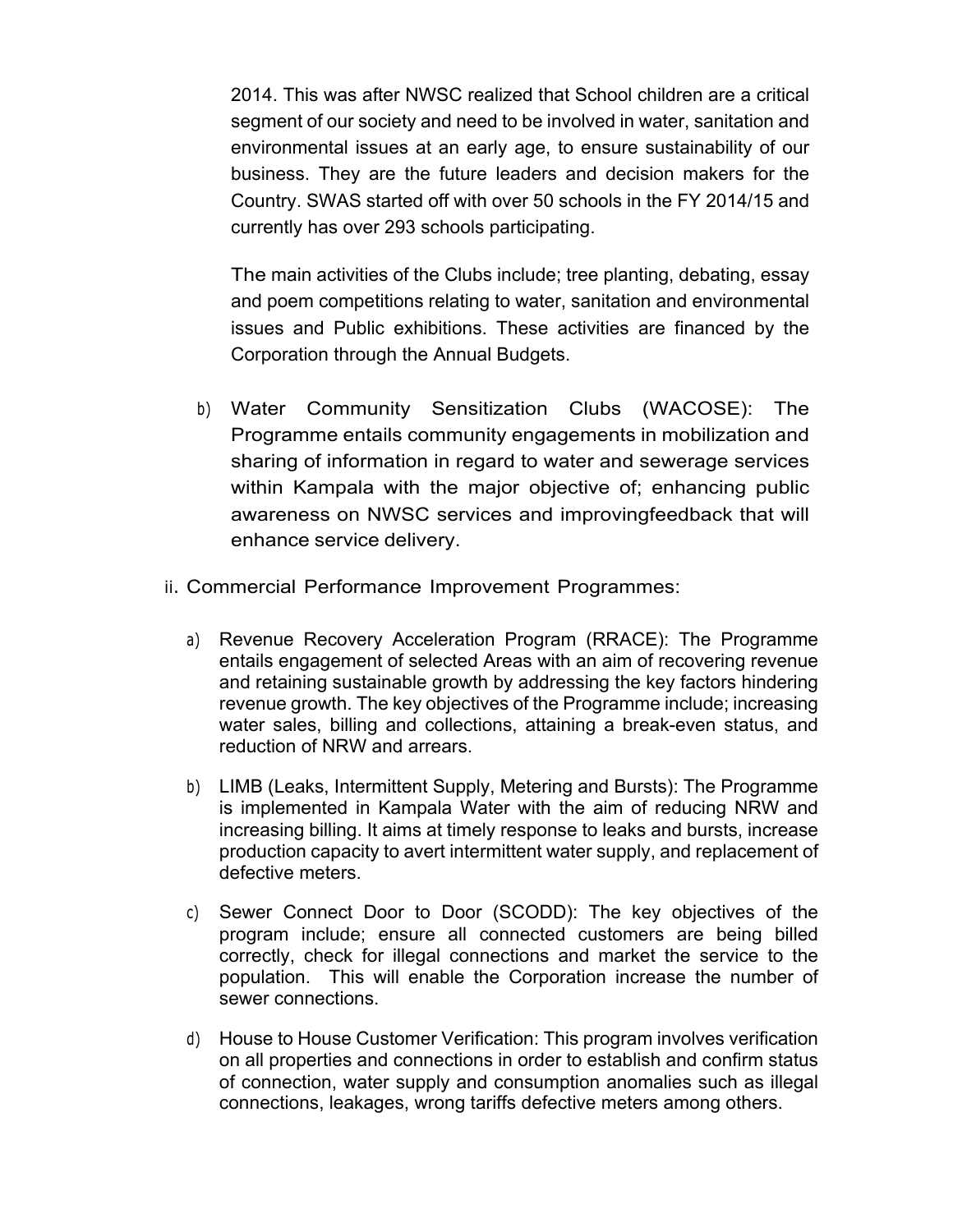# 3. Capital Project Implementation

| Status of Project Implementation as at March 2022 |
|---------------------------------------------------|
|---------------------------------------------------|

|    |                                                                                                        |                                                                                                                                                                                                                    | Oldius on Floject implementation ds di march 2022                                                                                                                                                                                                                                                                                                                                                                           |                                                                                                                                                                                                                                                                                                                                                                                                                                                                                                                                                                                                                                                                                      |
|----|--------------------------------------------------------------------------------------------------------|--------------------------------------------------------------------------------------------------------------------------------------------------------------------------------------------------------------------|-----------------------------------------------------------------------------------------------------------------------------------------------------------------------------------------------------------------------------------------------------------------------------------------------------------------------------------------------------------------------------------------------------------------------------|--------------------------------------------------------------------------------------------------------------------------------------------------------------------------------------------------------------------------------------------------------------------------------------------------------------------------------------------------------------------------------------------------------------------------------------------------------------------------------------------------------------------------------------------------------------------------------------------------------------------------------------------------------------------------------------|
| #  | <b>Project</b><br>name /                                                                               | <b>Project Objective</b>                                                                                                                                                                                           | <b>Project Components</b>                                                                                                                                                                                                                                                                                                                                                                                                   | <b>Status as at March 2022</b>                                                                                                                                                                                                                                                                                                                                                                                                                                                                                                                                                                                                                                                       |
|    | <b>Location</b>                                                                                        |                                                                                                                                                                                                                    |                                                                                                                                                                                                                                                                                                                                                                                                                             |                                                                                                                                                                                                                                                                                                                                                                                                                                                                                                                                                                                                                                                                                      |
| 1. | Lake Victoria<br><b>Protection Phase</b><br>IIProject, Kampala<br>Sanitation<br>Programme -<br>Kampala | To improve sanitation<br>and hygiene in<br>Kampala.                                                                                                                                                                | • Nakivubo Waste Water Treatment<br>Plant (WWTP)<br>• Kinawataka and Nakivubo sewers<br>• Kinawataka Pre-treatment and<br><b>Pumping Station</b>                                                                                                                                                                                                                                                                            | • Substantially complete and is under<br>Defects Monitoring.<br>• Completed<br>• Completed                                                                                                                                                                                                                                                                                                                                                                                                                                                                                                                                                                                           |
| 2. | Kampala<br>Water Lake<br>Victoria<br><b>WATSAN</b><br>Project                                          | Addressing water<br>supply challenges in<br>greater Kampala<br>metropolitan area up to<br>the year 2035.                                                                                                           | • Network Restructuring &<br>Rehabilitation.<br>• Extension of Water Supply and<br>Sanitation Services in Informal<br>Settlements.<br>• Laying of the Katosi-Kampala<br>Transmission Mains.<br>• Construction of the Katosi Drinking<br><b>Water Treatment Plant.</b>                                                                                                                                                       | • Evaluation of land for Kanyanya<br>reservoir and Buwaate Booster<br>Station ongoing.<br>• RAP process is in its last stage of<br>cadastral surveys, collection of land<br>titles & ownership details. 7.5km out<br>of 20km of strip maps so far<br>produced.<br>• Evaluation of Eols completed.<br>Report submitted to DP for No<br>Objection.<br>Katosi-Kampala<br>Transmission<br>The<br>Mains project was completed. Technical<br>commissioning achieved in May 2021,<br>system is currently under operations in<br>Defects liability period.<br>• The plant was completed and<br>commissioned. System<br>performance is acceptable and all<br>defects identified were handled. |
| 4  | Integrated<br>Water<br>Managemen<br>t and<br>Developmen<br>t Project<br>(IWMDP)                        | To improve access<br>to water supply and<br>sanitation services,<br>capacity for<br>integrated water<br>resources<br>management and<br>the operational<br>performance of<br>service providers in<br>Project areas. | • Construction and rehabilitation<br>of Water Supply and Sanitation<br>infrastructure in Mbale<br>Municipality<br>• Construction of Gulu-Karuma<br><b>Water Supply Project</b><br>• Improve water supply and<br>sanitation in Adjumani Urban<br>Area, including support to<br>refugees.<br>• Carrying out of environmental<br>and social management activities<br>to protect water sources and<br>sensitize<br>communities. | • Received comments from the World<br>Bank on tender documents, resulting<br>in packaging the tender in lots. The<br>revised<br>documents<br>have<br>been<br>resubmitted<br>for<br>World<br><b>Bank</b><br>clearance<br>· Sites for the water treatment plant<br>and intake structure have been<br>handed over to the Contractor.<br>. No objection to the combined<br>evaluation report secured<br>· Draft detailed design report was<br>received. NWSC reviewed it and<br>issued comments to the consultant.<br>• Negotiations with the best evaluated<br>bidder were successfully completed.                                                                                      |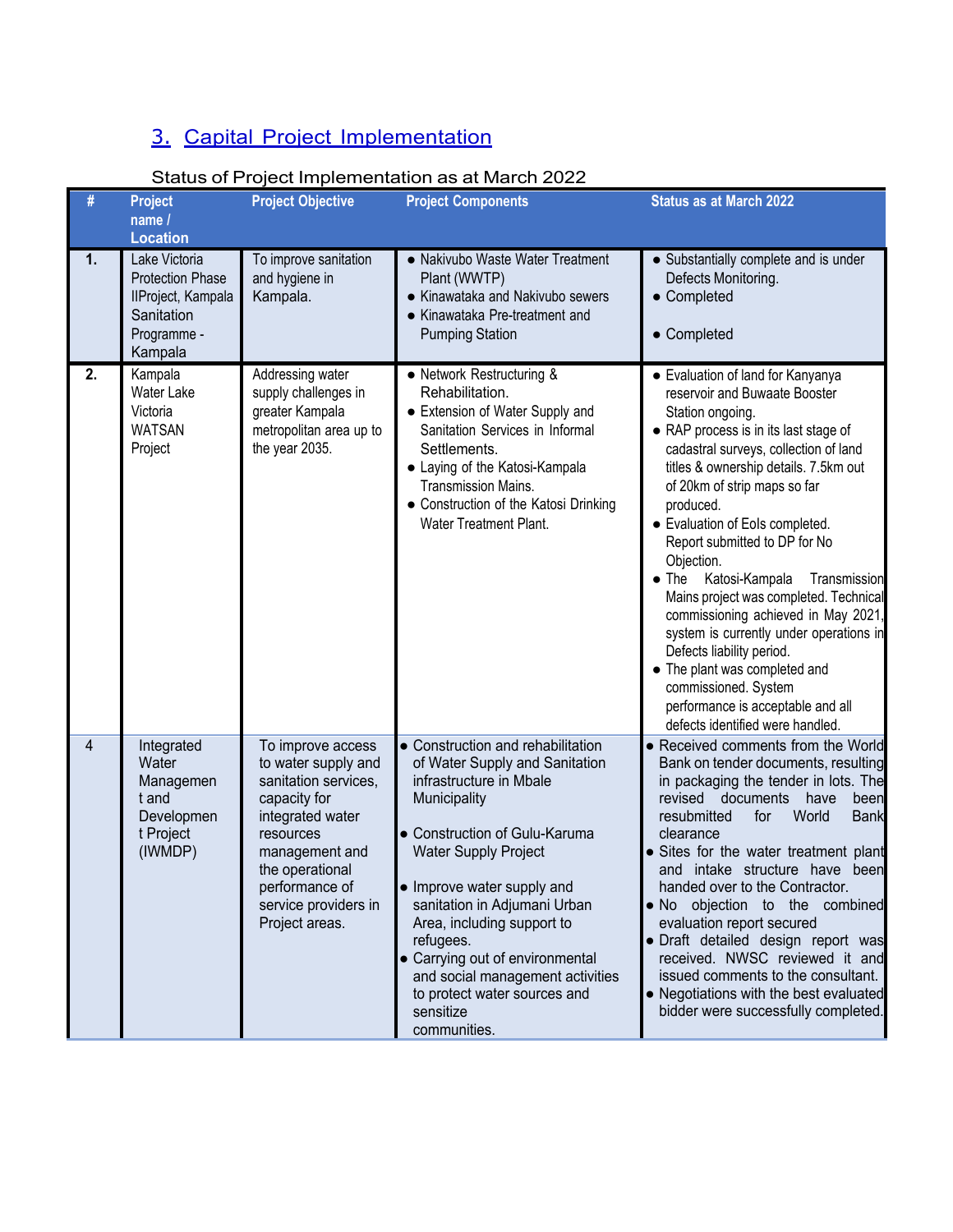| #              | <b>Project</b><br>name /<br><b>Location</b>                                                                     | <b>Project Objective</b>                                                                                                          | <b>Project Components</b>                                                                                                                                                                                                                                                 | <b>Status as at March 2022</b>                                                                                                                                                                                                                                                                                                                                                                                                                                                                                                  |
|----------------|-----------------------------------------------------------------------------------------------------------------|-----------------------------------------------------------------------------------------------------------------------------------|---------------------------------------------------------------------------------------------------------------------------------------------------------------------------------------------------------------------------------------------------------------------------|---------------------------------------------------------------------------------------------------------------------------------------------------------------------------------------------------------------------------------------------------------------------------------------------------------------------------------------------------------------------------------------------------------------------------------------------------------------------------------------------------------------------------------|
| 5              | South Western<br>Cluster<br>(Development of<br>WatSan<br>Infrastructure for<br>theMbarara-<br>Masaka Areas)     | This project intends to<br>address the water and<br>Sanitation infrastructure<br>in the Mbarara, Masaka<br>and Isingiro towns.    | • Kagera Water Treatment Plant<br>• Rehabilitation of the Water Supply<br>system in Mbarara.<br>• Rehabilitation of the Water Supply<br>System in Masaka.                                                                                                                 | • Secured approval and DP's<br>No objection to the technical<br>bids evaluation report<br>secured<br>• CC approval and DP's No<br>objection for the combined<br>technical & financial<br>evaluation report secured<br>• Negotiations with the best<br>evaluated bidder successfully<br>held<br>• CC's approval & AFD's No Objection to<br>the tender documentation secured<br>• Contract Committee's approval to the<br>shortlisting<br>report<br>secured<br>and<br>submitted to the Development Partner<br>for a no objection. |
| 5              | South Western<br>Cluster<br>(Development<br>of WatSan<br>Infrastructure<br>for the<br>Mbarara-<br>Masaka Areas) | This project intends<br>to address the water<br>and Sanitation<br>infrastructure in the<br>Mbarara, Masaka<br>and Isingiro towns. | • Kagera Water Treatment Plant<br>• Rehabilitation of the Water<br>Supply system in Mbarara.<br>• Rehabilitation of the Water<br>Supply System in Masaka.                                                                                                                 | • Secured approval and DP's<br>No objection to the<br>technical bids evaluation<br>report secured<br>• CC approval and DP's No<br>objection for the combined<br>technical & financial<br>evaluation report secured<br>• Negotiations with the best<br>evaluated bidder<br>successfully held<br>• CC's approval & AFD's No<br>Objection to the tender<br>documentation secured<br>• Contract Committee's approval to<br>the shortlisting report secured and<br>submitted to the Development<br>Partner for a no objection.       |
| 6              | Service Coverage<br><b>Acceleration Pro</b><br>100                                                              | To increase access to<br>safe water supply in all<br>villages under NWSC<br>jurisidiction.                                        | • Expansion of the NWSC Water Pipe<br>Network by at least 8000Km<br>• Installation of at least 140,000 new<br>connections<br>• Installation of at least 20,000<br>Public Taps (PSPs) to cover<br>12,000 Villageswith at least 2<br>PSPs per Village                       | Since project inception the Corporation<br>has achieved;<br>• 8,520 Km have been laid<br>• Installed 298,891 new water<br>connections<br>• Installed 17,283 Public Stand Posts<br>covering approximately 9,999<br>villages.                                                                                                                                                                                                                                                                                                     |
| $\overline{7}$ | <b>Wakiso West</b><br>WatSan Project                                                                            | To improve the quality<br>of life, health and<br>economy of people in<br>the south and west of<br>greater Kampala.                | • Feasibility studies for the<br>development of the new WTP,<br>abstraction system, primary bulk<br>storage reservoir, associated<br>pumping main, distribution system a<br>Faecal Sludge Treatment Plant and<br>Supply of Water in Informal<br>Settlements in this Area. | • Contract Committee's and<br>Development Partners 's approval<br>to the shortlisted firms secured<br>• Secured Contract Committee's and<br>Development Partners 's approval<br>to the RFP document finalized<br>• CC's approval of RFP and DP's No<br>objection to the shortlisted firms<br>secured.<br>• RFP issued to the shortlisted firms                                                                                                                                                                                  |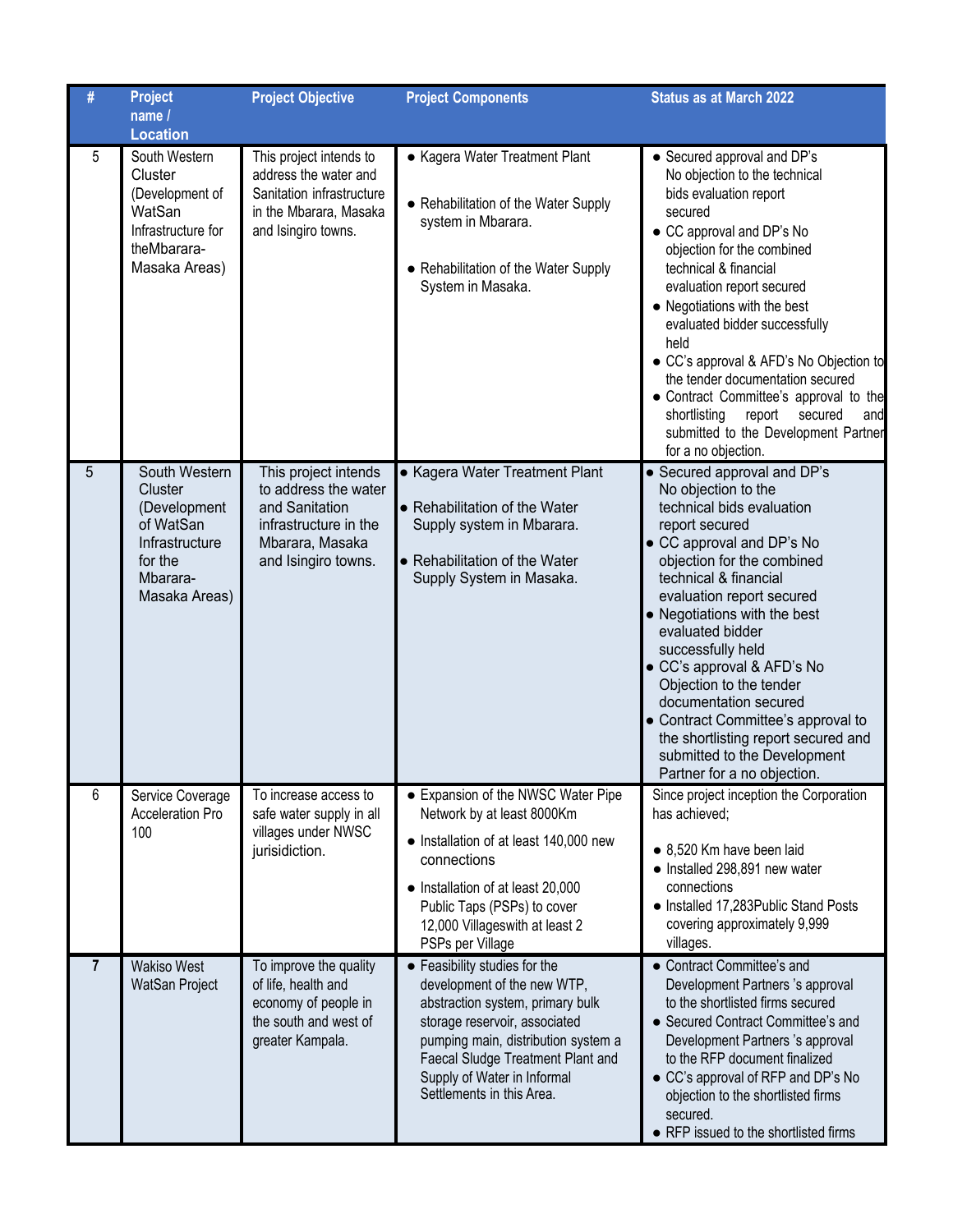|    | <b>Project</b><br>name /<br><b>Location</b>                                         | <b>Project Objective</b>                                                                                                                | <b>Project Components</b>                                                                                                                                                                                                                                                                                                                                                                                                                                                              | <b>Status as at March 2022</b>                                                                                                                                                                                                                                                                                      |
|----|-------------------------------------------------------------------------------------|-----------------------------------------------------------------------------------------------------------------------------------------|----------------------------------------------------------------------------------------------------------------------------------------------------------------------------------------------------------------------------------------------------------------------------------------------------------------------------------------------------------------------------------------------------------------------------------------------------------------------------------------|---------------------------------------------------------------------------------------------------------------------------------------------------------------------------------------------------------------------------------------------------------------------------------------------------------------------|
| 8  | Hoima Water<br>Supply<br>Improvement<br>Project                                     | To improvewater<br>supply reliability in<br>Hoima City.                                                                                 | • Construction of a water treatment<br>plant of capacity 3,500m3/day,<br>development of production<br>wellfields, and laying of transmission<br>mains                                                                                                                                                                                                                                                                                                                                  | • 45% of the civil works for aerators<br>& filters achieved<br>• 100% of the reservoir works<br>achieved<br>• 80% of the pipeline works<br>achieved<br>• 40% of the staff housing units<br>achieved.                                                                                                                |
| 9  | <b>Bushenyi Water</b><br>Supply<br>Augmented<br>Project                             | To supplemeny the<br>current water supply<br>services                                                                                   | • Construction of an additional water<br>treatment plant of capacity<br>2,000m3/day.<br>• Construction of a storage reservoir<br>of 600m3 and associated pumping<br>and Distribution mains.                                                                                                                                                                                                                                                                                            | • Works tender re-advertised<br>· Bids received, opened and<br>evaluation ongoing.                                                                                                                                                                                                                                  |
| 10 | Kyankwanzi Water<br>Supply Project                                                  | To improve water<br>supply services in<br>Kyankwanzi town                                                                               | • Construction of a 3,000m3/day<br>water treatment plant on R. Mayanja<br>and the associated distribution<br>network.                                                                                                                                                                                                                                                                                                                                                                  | • Works tender re-advertised<br>• Bids received, opened and<br>evaluation ongoing.                                                                                                                                                                                                                                  |
| 11 | Kalungu Water<br><b>Supply Project</b>                                              | To improve water<br>supply services in<br>Kalungu town                                                                                  | • Construction of a 4,000m3/day<br>water treatment plant on R. Katonga<br>and the associated distribution<br>network.                                                                                                                                                                                                                                                                                                                                                                  | • Tender documents issued.<br>• Bids received and evaluation<br>commenced                                                                                                                                                                                                                                           |
| 12 | Lyantonde Water<br>supply Project                                                   | To improve water<br>supply reliability in<br>Lyantonde town and<br>the surrounding areas<br>including Rushara<br><b>Industrial Park</b> | • Construction of an intake of capacity<br>500m3/day<br>• Laying of an offshore pipeline of DN<br>300mm, 100m into Lake Kakyera<br>• Laying a raw water pumping main of<br>DN 300mm, for a length of about<br>1 <sub>km</sub><br>• Construction of a water treatment<br>plant of capacity 500m3/day<br>• Laying of a DN 300mm treating<br>water pumping main of length 12km<br>• Construction of a 1500m3 RC<br>reservoir<br>• Laying of a 10km distribution pipe<br>main of DN 300mm. | • Geotechnical investigations of the<br>proposed sites completed<br>• Construction works commenced<br>and are ongoing.<br>• Acquisition of the reservoir sites<br>from NAGRIC & DB is pending<br>signature of the MoU between<br>NWSC, NAGRIC & DB. MoU<br>prepared and shared with NAGRIC<br>& DB for their input. |
| 13 | Soroti Water<br><b>Supply Project</b>                                               | To improve water<br>supply services within<br>Soroti. (water<br>production capacity<br>from 5,000m3/day to<br>10,000m3/day)             | • Upgrade of the intake infrastructure<br>• Laying of a new raw water pipeline<br>• Construction of clarifiers & filters<br>• Upgrade of electromechanical<br>equipment & pumping mains                                                                                                                                                                                                                                                                                                | • Draft detailed designs and tender<br>documents completed and<br>reviewed.                                                                                                                                                                                                                                         |
| 14 | <b>Tororo Water</b><br>Supply Project                                               | To improve water<br>supply services within<br>Tororo. (water<br>production capacity<br>from 5,000m3/day to<br>10,000m3/day)             | • Upgrade of the intake infrastructure<br>• Laying of a new raw water pipeline<br>• Construction of clarifiers & filters<br>• Upgrade of electromechanical<br>equipment & pumping mains                                                                                                                                                                                                                                                                                                | • Draft detailed designs and tender<br>documents completed and<br>reviewed.                                                                                                                                                                                                                                         |
| 15 | <b>Compact Sewage</b><br><b>Treatment Plant</b><br>for Kiruddu<br>Referral Hospital | To improve wastewater<br>management at<br>Kiruddu Referral<br>Hospital. The plant will<br>be able to treat<br>150,000litres of          | • Construction of Waste Water<br><b>Treatment Plant.</b>                                                                                                                                                                                                                                                                                                                                                                                                                               | • Water tightness testing of the<br>equalization tank successfully<br>undertaken.<br>• Works on the platform for the<br>containerized units ongoing.<br>• Backfilling around the equalization                                                                                                                       |